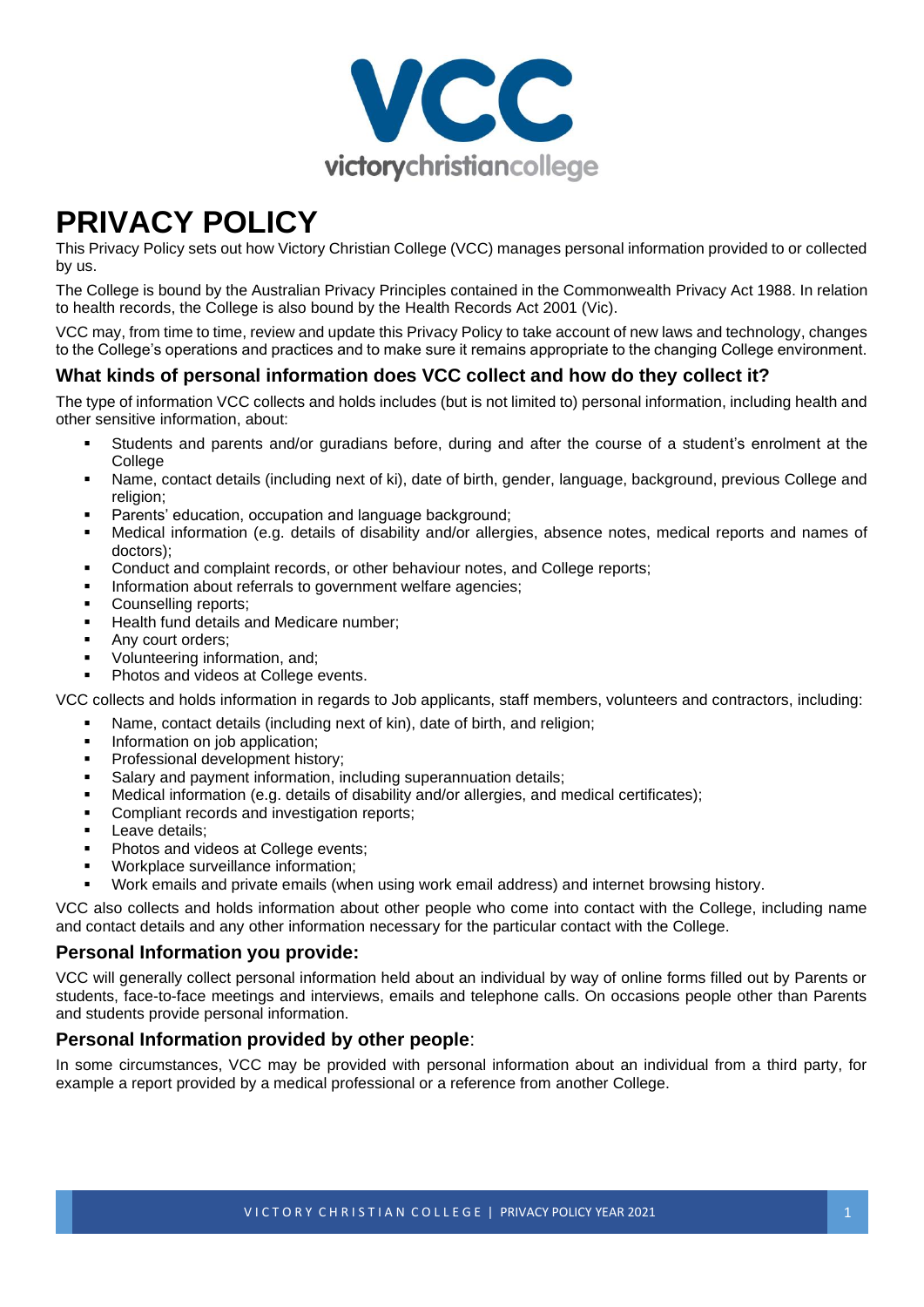

## **Exception in relation to employee records**:

Under the Privacy Act, the Australian Privacy Principles do not apply to an employee record. As a result, this Privacy Policy does not apply to the College's treatment of an employee record, where the treatment is directly related to a current or former employment relationship between VCC and the employee. VCC handles staff health records in accordance with the Privacy Principles in the Health Records Act.

# **How will VCC use the personal information you provide?**

VCC will use personal information it collects from you for the primary purpose of collection.

#### **Students and Parents:**

In relation to personal information of students and parents, VCC's primary purpose of collection is to enable the College to provide schooling to students enrolled, exercise its duty of care, and perform necessary associated administrative activities, which will enable students to take part in all the activities of the College. This includes satisfying the needs of parents, the needs of the student and the needs of the College throughout the whole period the student is enrolled at VCC.

The purposes for which the College uses personal information of students and parents include:

- To keep parents informed about matters related to their child's schooling, through correspondence, newsletters and magazines;
- Day-to-day administration of the College:
- Looking after student's educational, social and medical wellbeing;
- Seeking donations and marketing for the College; and
- To satisfy the College's legal obligations and allow them to discharge its duty of care.

In some cases where the College requests personal information about a student or parent, if the information requested is not provided, the College may not be able to enrol or continue the enrolment of the student or permit the student to take part in a particular activity.

## **Job applicants and contractors**:

In relation to personal information of job applicants and contractors, VCC's primary purpose of collection is to assess and (if successful) to engage the applicant or contractor, as the case may be.

The purposes for which the College uses personal information of job applicants and contractors include"

- Administering the individual's employment or contract, as the case may be;
- For insurance purposes;
- Seeking donations and marketing for the College; and
- Satisfying the College's legal obligations, for example, in relation to child protection legislation.

#### **Volunteers:**

VCC also obtains personal information about volunteers who assist in its functions or conduct associated activities, to enable the College and the volunteers to work together.

## **Marketing and fundraising**:

The College treats marketing and seeking donations for the future growth and development of VCC as an important part of ensuring that it continues to provide a quality learning environment in which both students and staff thrive. Personal information held by the College may be disclosed to organisations that assist in the fundraising.

Parents, staff, contractors and other members of the wider VCC community may from time to time receive fundraising information. College publications, like newsletters and magazines, which include personal information, may be used for marketing purposes.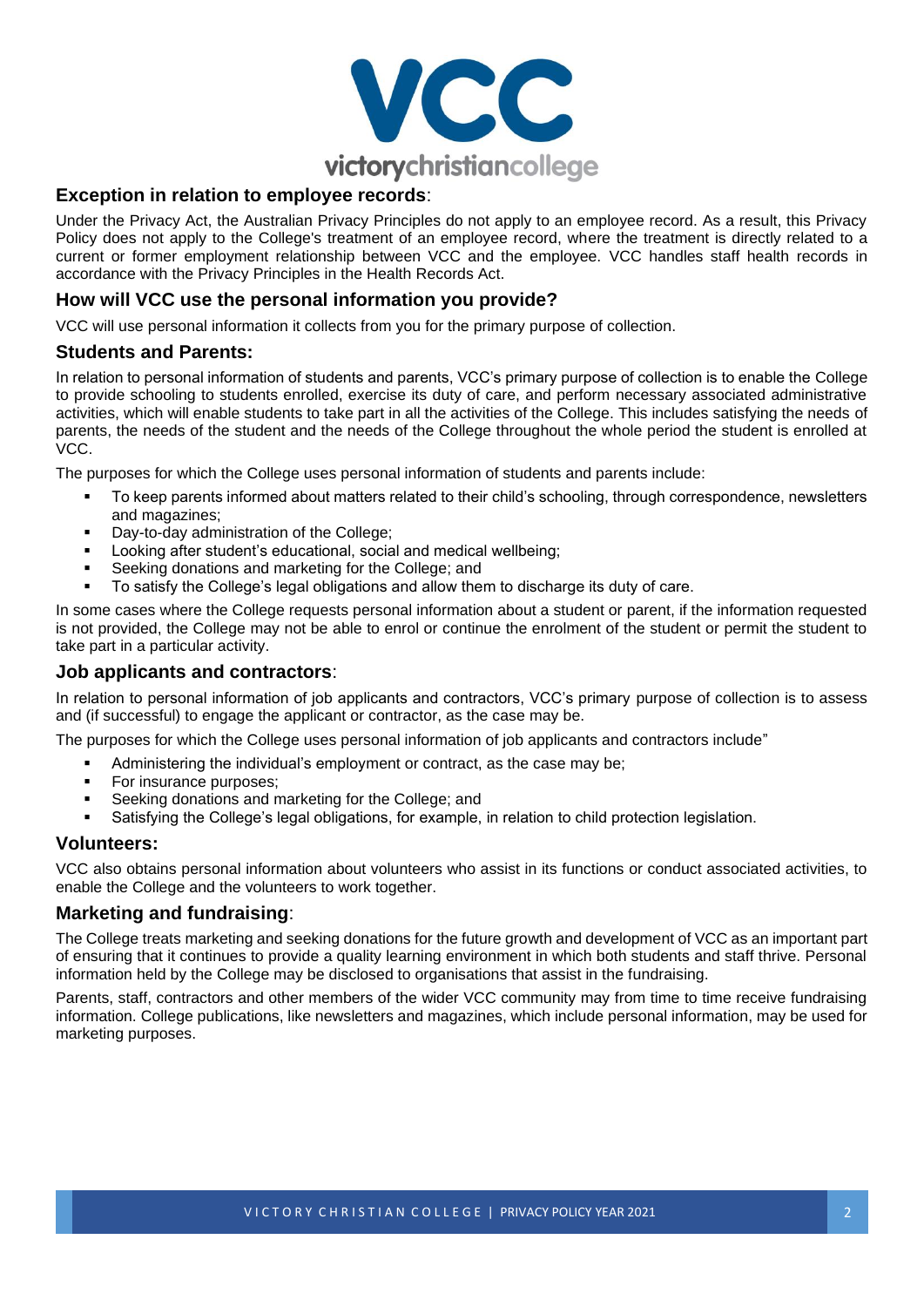

# **Who might VCC disclose personal information to and store your information with?**

The College may disclose personal information, including sensitive information, held about an individual for educational, administrative and support purposes. This may include:

- Other Colleges and teachers at those Colleges'
- Government departments (including for policy and funding purposes);
- Medical practioners;
- People providing educational, support and health services to VCC including specialist visiting teachers, coaches, volunteers, and counsellors;
- Providers of specialist advisory services and assistance to the College, including in the area of Human Resources, child protection and students with additional needs;
- Providers of learning and assessment tools;
- Assessment and educational authorities, including the Australian Curriculum, Assessment and Reporting Authority (ACARA) and NAPLAN Test Administration Authorities (who will disclose it to the entity that manages the online platform for NAPLAN);
- People providing administrative and financial services to the College;
- Recipients of College publications, such as newsletters and magazines;
- Students' parents or guardians;
- Anyone you authorise the College to disclose information to; and
- Anyone to whom we are required or authorised to disclose the information to by law, including child protection laws.

# **Sending and storing information overseas**:

VCC may disclose personal information about an individual to overseas recipients, for instance, to facilitate a College exchange. However, the College will not send personal information about an individual outside Australia without:

- Obtaining the consent of the individual (in some cases this consent will be implied); or
- Otherwise complying with the Australian Privacy Principles or other applicable privacy legislation.

VCC may use online or 'cloud' service providers to store personal information and to provide services to the College that involve the use of personal information, such as services relating to email, instant messaging and education and assessment applications. Some limited personal information may also be provided to these service providers to enable them to authenticate users that access their services. This personal information may be stored in the 'cloud' which means that it may reside on a cloud service provider's servers which may be situated outside Australia.

College personnel access, monitor, use or disclose emails, communications (e.g. instant messaging), documents and associated administrative data for the purposes of ensuring its proper use.

#### **How does VCC treat sensitive information?**

In referring to 'sensitive information', VCC means: information relating to a person's racial or ethnic origin, political opinions, religion, trade union or other professional or trade association membership, philosophical beliefs, sexual orientation or practices or criminal record, that is also personal information; health information and biometric information about an individual.

Sensitive information will be used and disclosed only for the purpose for which it was provided or a directly related secondary purpose, unless you agree otherwise, or the use or disclosure of the sensitive information is allowed by law.

#### **Management and security of personal information:**

VCC's staff are required to respect the confidentiality of students' and parents' personal information and the privacy of individuals.

VCC has in place steps to protect the personal information they hold from misuse, interference and loss, unauthorised access, modification or disclosure by use of various methods including locked storage of paper records and password access rights to computerised records.